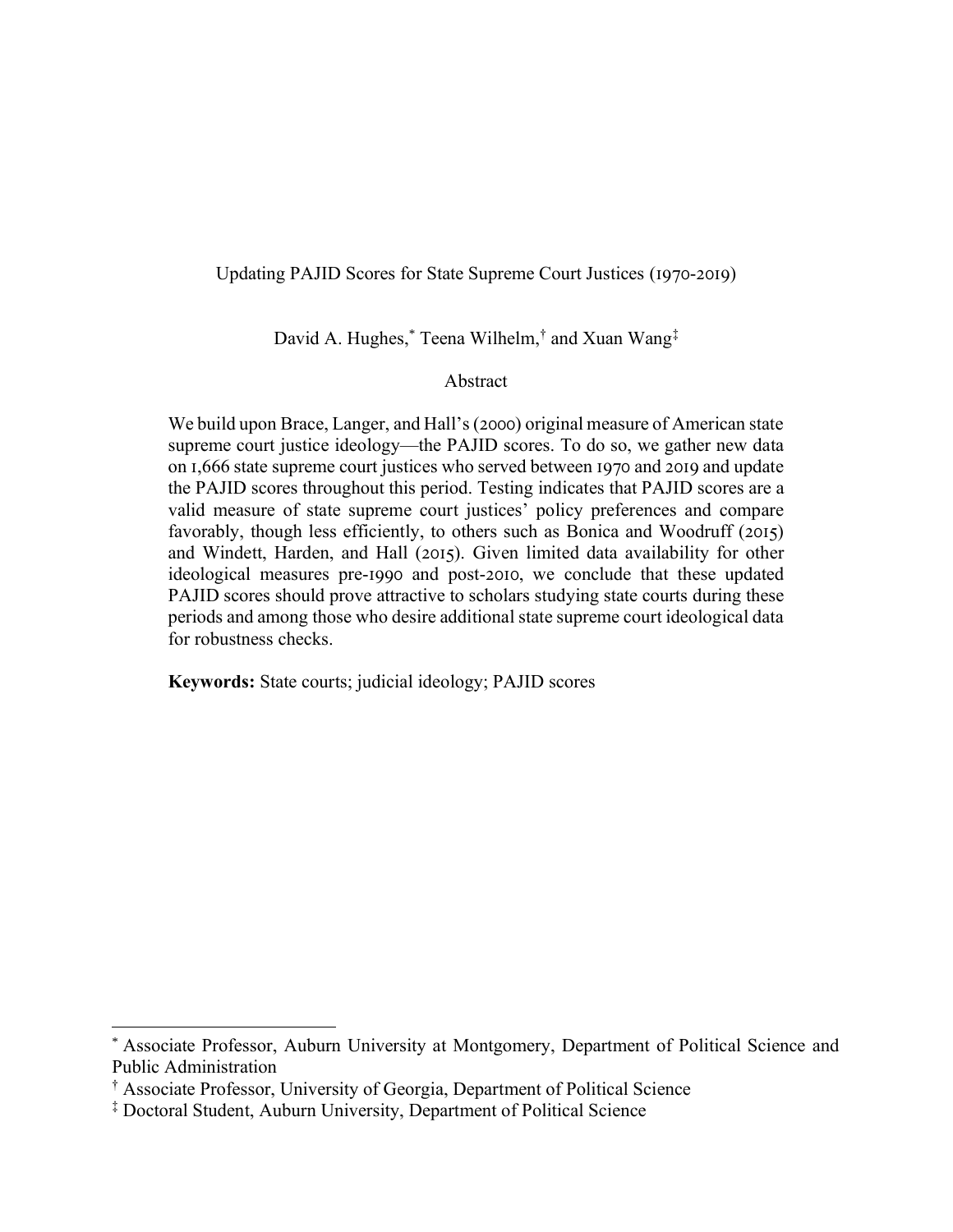### **1. Introduction**

Judicial ideology is a cornerstone of the public law literature and plays an important role in models of behavior as well as the separation of powers (Segal and Spaeth 2002). Scholars first measured judicial attitudes among members of the U.S. Supreme Court (e.g., Schubert 1965; Segal and Cover 1989; Martin and Quinn 2002), but have since measured ideology in the lower federal courts as well as the state supreme courts. Importantly, the first systematic effort to measure the political attitudes of American state supreme court justices emerged with Brace, Langer, and Hall's (2000) party-adjusted surrogate judge ideology (PAJID) scores.

The intuition underlying PAJID scores is that, unlike federal jurists who are Executivenominated and Senate-confirmed, state supreme court justices are selected both by appointment and election methods. Therefore, by using ideological information about the preferences of those who choose judges—voters in states that elect judges and political elites in states that appoint them—in addition to information about the party of a given judge, it is possible to create a surrogate measure for a given judge's political preferences.

One drawback to the PAJID scores is that they rely upon indirect information (ideological estimates for voters and elites) to make inferences about judicial attitudes. In recent years, newer methods emerged that use more direct information about judicial attitudes. Bonica and Woodruff (2015) use campaign donations/receipts to model ideology while Windett, Harden, and Hall (2015) use state supreme court case votes to estimate temporally dynamic estimates. The Bonica and Woodruff (2015) estimates provide data for most state supreme court justices after 1990 while the Windett, Harden, and Hall (2015) estimates provide data for justices between 1995 and 2010. These estimates have proven to be reliable indicators of judicial attitudes, and like PAJID, have helped advance the contemporary study of state judicial politics.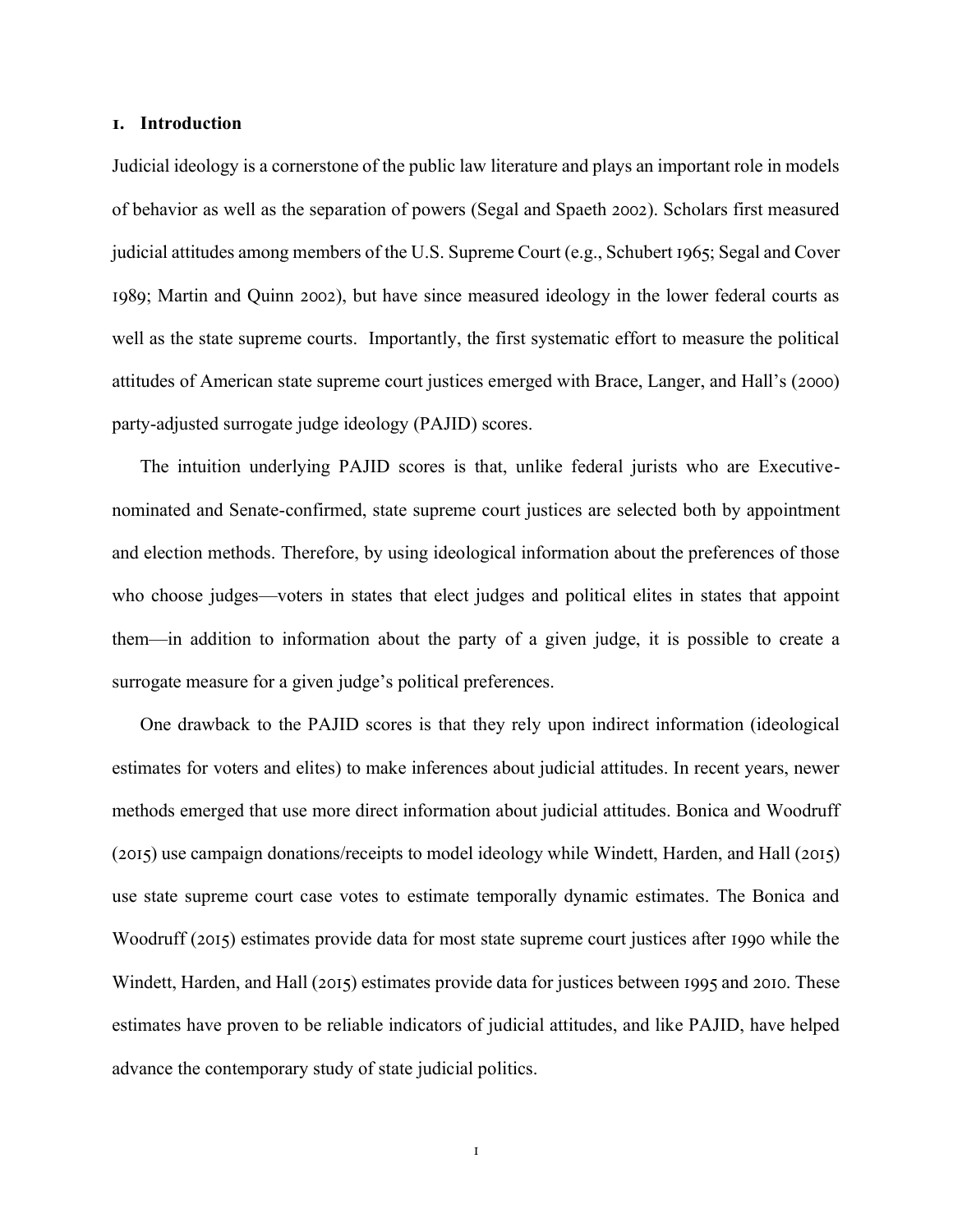Despite these methodological improvements, a persistent problem remains in the state courts literature regarding how to account for judicial ideology for datasets that pre-date 1990 and postdate 2010 (e.g., Curry and Hurwitz 2016). The original PAJID scores cover the earlier years (1970 to 1993), while the other measures collectively cover more recent years. To capture ideology over the full range of time, a PAJID update is the most practical approach. While other measures of state supreme court ideology require onerous data collection efforts, PAJID estimates rely solely upon three pieces of information: (1) A justice's political partisanship, (2) The method by which members on a given court are selected, and (3) The ideology of those tasked with choosing state supreme court justices.

Given this, we provide updated PAJID scores for state supreme court justices serving between 1970 and 2019. Our efforts yield a dataset with a total of 17,092 unique justice-year observations with complete PAJID data for 96.2 percent of all observations or 1,666 individuals. Statistical testing indicates that these updated PAJID scores are valid measures of state supreme court ideology and compare favorably, though less efficiently, to other, more recent measures. We believe that these updated estimates will prove attractive to scholars who either want to perform robustness checks with other measures of state supreme court ideology, or who study state high courts outside of the years 1990 to 2010 for which other data is sparse.

#### **2. Updating the PAJID Scores**

To update PAJID scores, we replicate Brace, Langer, and Hall's (2000) original methodology using more recent data. First, we identified 1,666 unique individuals who worked on each state supreme court between 1970 and 2019 in the 50 American states. We then coded a dichotomous variable equal to "1" if a justice was a Democrat at the time of their selection, "0" otherwise. We also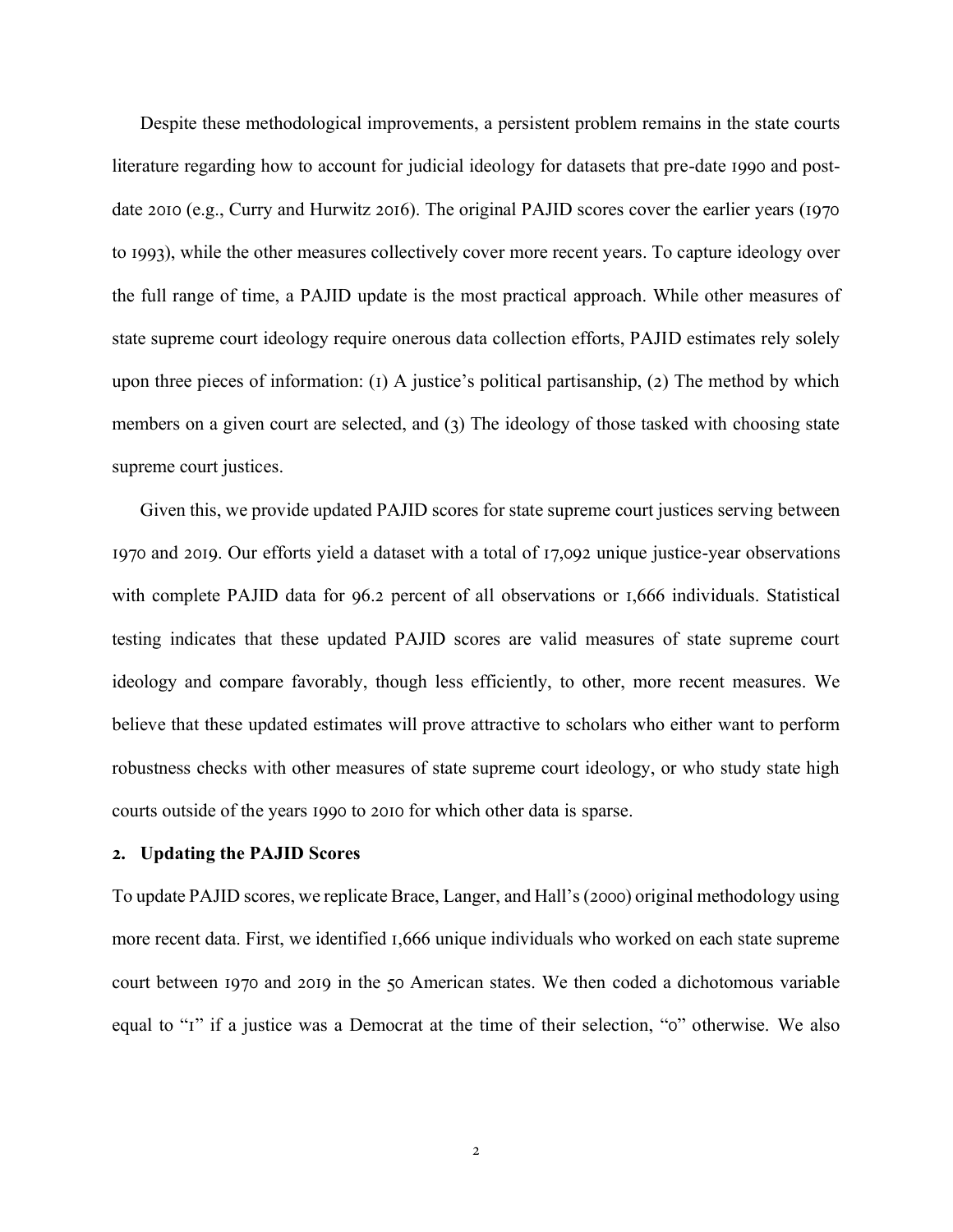identified whether a state supreme court selects its members via popular election or elite appointment at the time a justice was selected.

The final variable in our PAJID update relies upon Berry et al.'s (2010) measure of state citizen and elite ideology in a given state and year ("Berry scores").<sup>1</sup> Berry scores are measured on a scale from 0 to 100, where smaller values represent conservatism and larger values represent liberalism. For states using elective judicial selection methods, we incorporate Berry et al.'s (2010) citizen ideology value, and for states using appointive selection methods, we incorporate Berry et al.'s (2010) elite ideology value. We label either of these measures as a "preferences" indicator.

The first step in calculating the PAJID scores is to estimate a logistic regression that models the likelihood a given judge,  $j$ , is a Democrat given the preferences of their selectors:

$$
\widehat{Pr}(Democrat_j = 1) = \Lambda^{-1}(\hat{\beta}_0 + \hat{\beta}_1 Preferences_j).
$$
\n(1)

Using Equation (1), we then calculate the predicted probability a given judge is a Democrat,  $\hat{p}_i$  =  $\widehat{Pr}(Democrat_i = 1)$ . Next, using  $\hat{p}$ , we calculate a pseudo-residual that is the difference between a justice's partisanship and the predicted probability they are a Democrat:

$$
\tilde{u}_j = Democrat_j - \hat{p}_j.
$$

*( 2 )*

Equation (2) simply measures the degree to which the preferences of a given judge's selectors fails to account for their partisanship.

<sup>&</sup>lt;sup>1</sup> The original PAJID scores were constructed using data from Berry et al. (1998). Nevertheless, recent improvements in measurement caused the authors to reconstruct their scores in Berry et al. (2010). We therefore utilize the more recent measure of state ideology.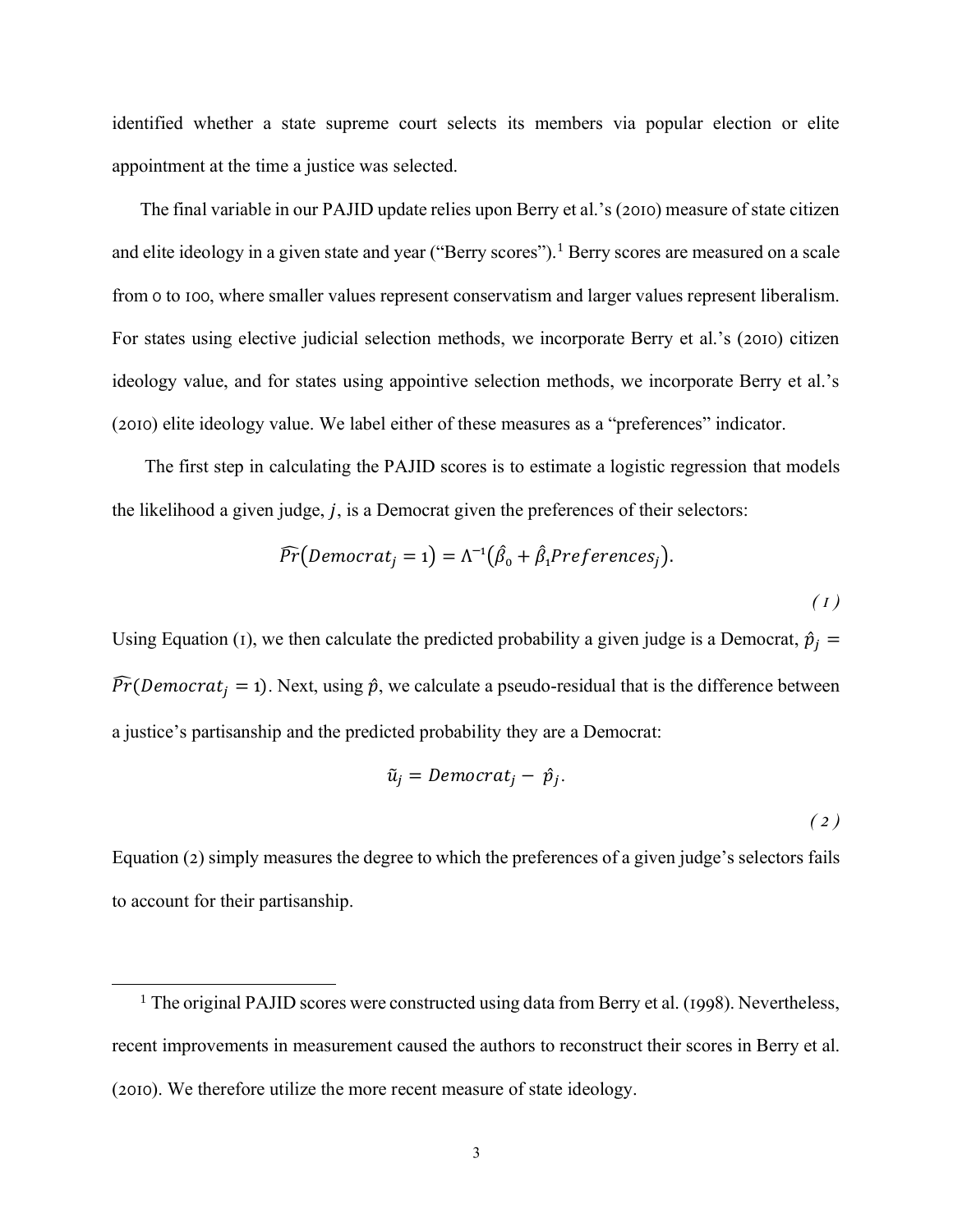Finally, a justice's PAJID score is calculated accordingly:

$$
PAJID_j = (Preferences_j * \tilde{u}_j) + Preferences_j.
$$
\n(3)

The logic of Equation (3) is as follows. If the preferences of selectors in Equation (1) perfectly predicted partisanship, we would arrive at a value of  $\tilde{u}_i = 0$ , and no adjustment would be necessary to an individual's PAJID score given the preferences of their selectors. Now, provided we find some  $\tilde{u}_j > 0$ , this would mean that we have a Democratic judge, but our model under-predicted the likelihood of them being a Democrat. Equation (3) would then add to a judge's preferences an amount proportional to the size of the error in  $\tilde{u}_j$ . A similar logic holds for calculating the preferences of Republican judges with  $\tilde{u}_i < 0$ .

# **3. Assessing the Validity of the Updated PAJID Scores**

In Figure 1, we present median PAJID scores for each state supreme court between 1970 and 2019. Geographic and temporal trends speak to the face validity of the updated scores. For example, southern justices are approximately 21.6 percent less liberal compared to their counterparts in northern states ( $t = 7.53$ ). Within the South itself, ideological trends are consistent with contemporaneous phenomena. For example, throughout the Deep South courts dominated by Democrats in the 1980s and 1990s became more liberal as their state parties became more African American, only to become dramatically more conservative amidst the realignment that brought Republicans to power in the 2000s (Black and Black 2002).

Similarly, states known more recently for "progressive" politics such as Colorado, Washington, and Oregon appear more liberal over time. Washington serves as a good example. During the 1970s and 1980s, when the state tended to vote for Republican candidates for offices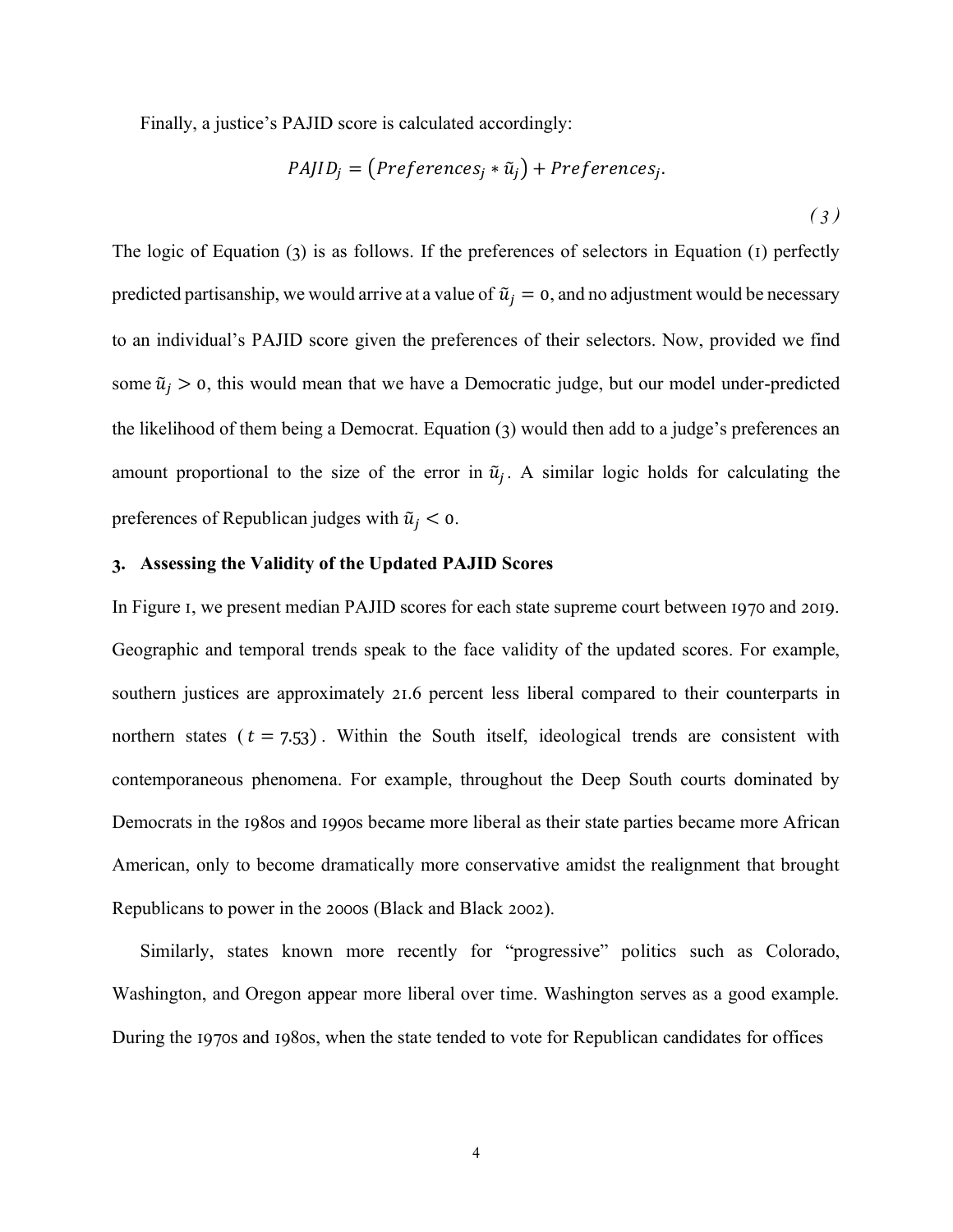

*Figure 1: Median state supreme court PAJID scores by state (1970-2019)*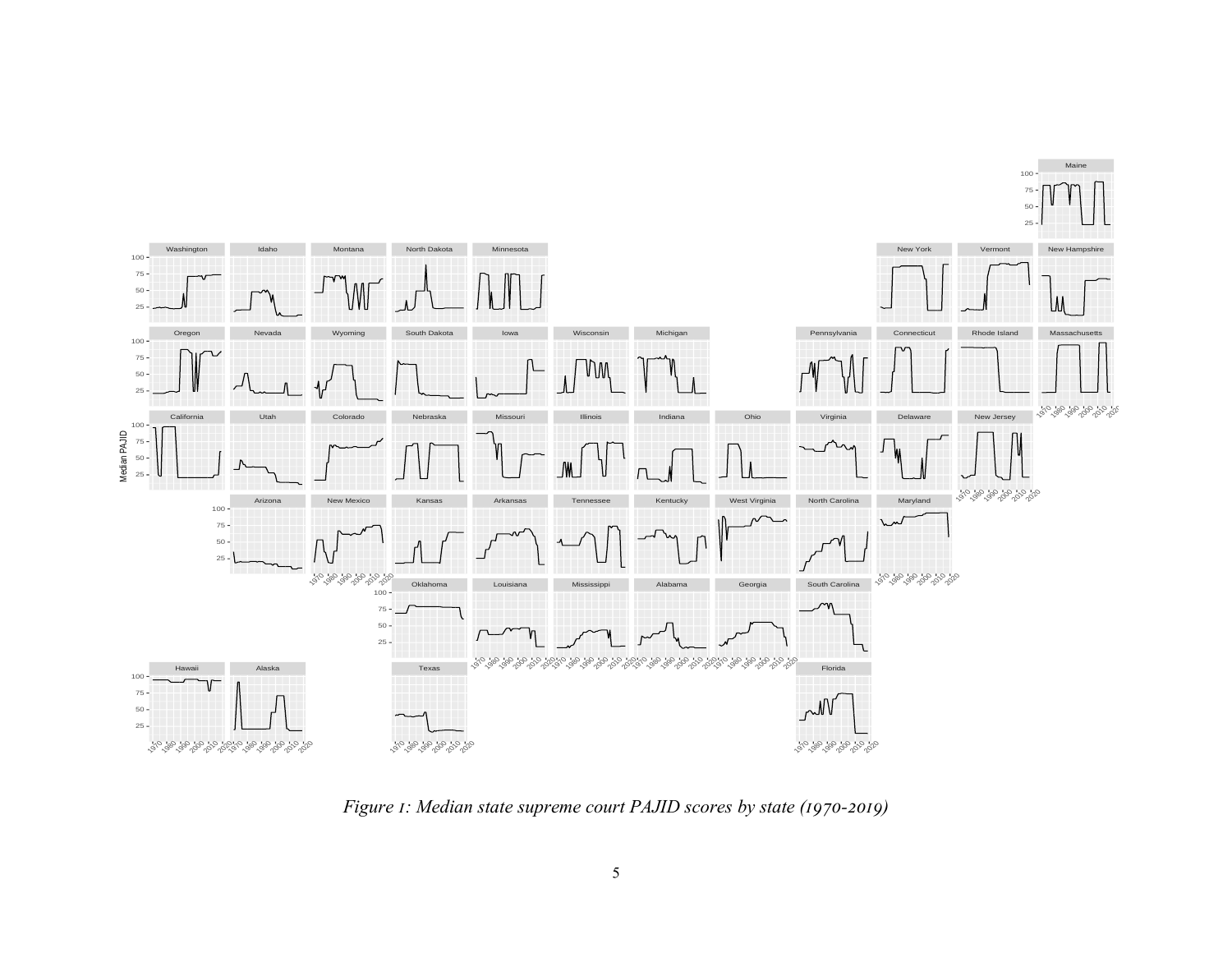like the American presidency, the average justice's PAJID score was 39.1. Since 1990, as the state has become more Democratic, the average justice's PAJID score increased by 24.7 points to 63.8  $(t = 9.58)$ . Indeed, across all states and years, Democratic justices have a mean PAJID score of 68.0 compared to just 19.2 among Republicans—a 254.7 percent difference ( $t = 68.2$ ). Given that the updated PAJID scores comport with general expectations and knowledge of state political trends, we conclude they are facially valid measures of state supreme court ideology.

Beyond facial validity, we also examine convergence validity in our updated PAJID estimates. Convergence validity assesses whether a given measure of a concept is associated with other common measures of that concept. To do so, we examine how PAJID scores compare with (1) Partisanship, (2) Ideology as measured by Bonica and Woodruff (2015), and (3) Ideology as measured by Windett, Harden, and Hall (2015). We present the results of this analysis in Table 1, which contains correlation coefficients among the variables of interest.

First, the results demonstrate a strong, positive correlation ( $r = 0.84$ ) between a justice's PAJID score and partisanship. This is intuitive given that PAJID scores are calculated using a judge's partisanship. Next, we find that that PAJID scores are negatively associated with Bonica and Woodruff (BW) and Windett, Harden and Hall's (WHH) estimates. This is also expected, given that PAJID is measured on a conservative-to-liberal scale, while the other two are measured on a liberal-to-conservative scale. It is worth noting that the strength of association between Bonica and Woodruff (BH) and Windett, Harden and Hall's (WHH) scores are relatively higher compared to either's association with PAJID. This likely reflects the differences in how these measures are estimated compared to PAJID. Even still, the degree of strength that PAJID correlates with these more recent ideological scores indicates relative convergence.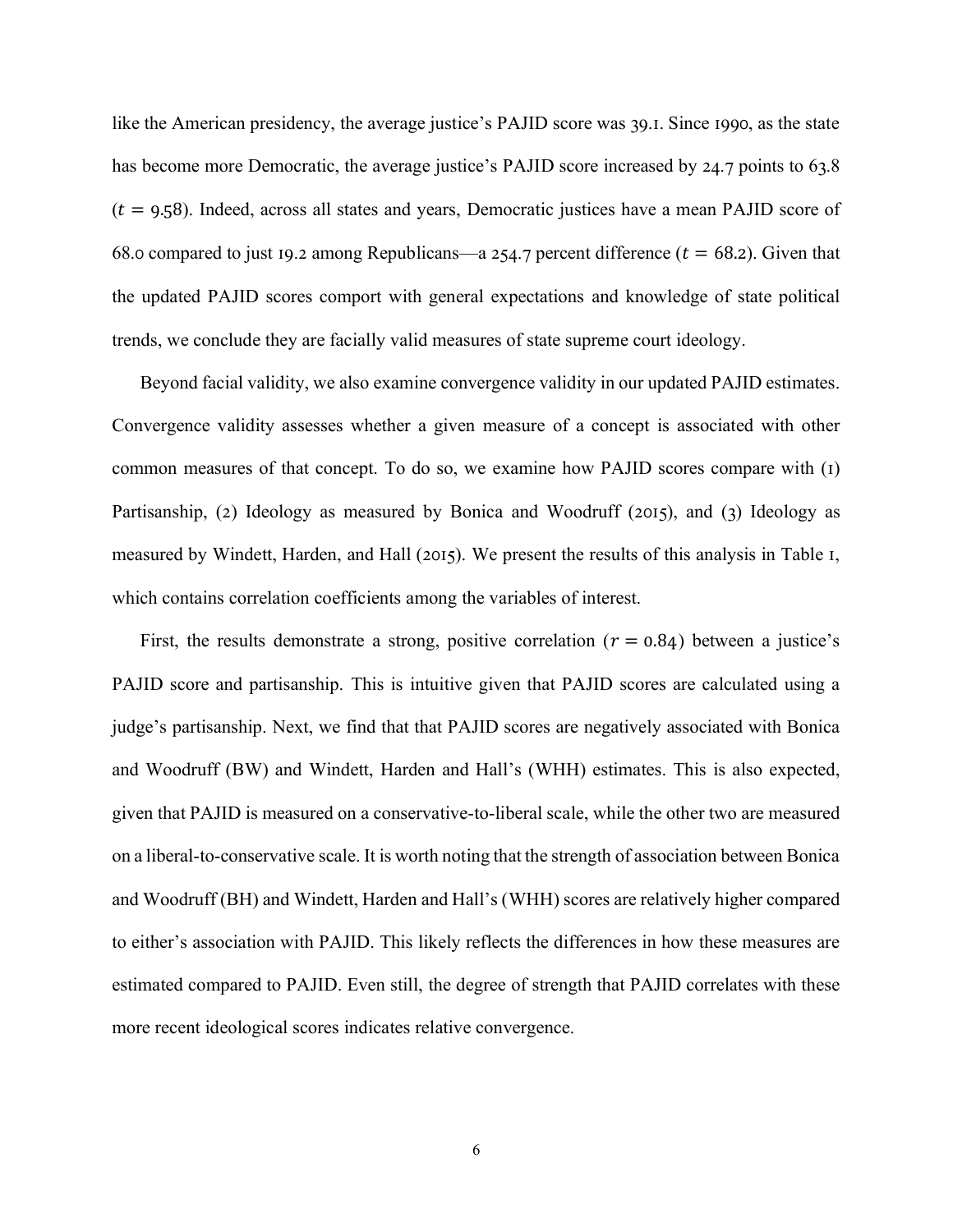|              | <b>PAJID</b> | Democrat | BW('15) | WHH ('15) |
|--------------|--------------|----------|---------|-----------|
| <b>PAJID</b> | 1.00         |          |         |           |
| Democrat     | 0.84         | 1.00     |         |           |
| BW('15)      | $-0.58$      | $-0.53$  | 1.00    |           |
| WHH $('15)$  | $-0.47$      | $-0.39$  | 0.73    | 1.00      |

Table 1: Convergence validity analysis of state supreme court justice preferences

Notes: Table entries represent Pearson's correlation coefficients.

Our final validity check examines the construct validity of the updated PAJID scores. Construct validity assesses whether a given measure is associated with outcomes in a theoretically related concept. Drawing upon literature related to the attitudinal and strategic models which hold that judges' votes in cases are a function of their policy preferences, we examine whether updated PAJID scores are reliable predictors of judicial behavior. We also consider how favorably they compare to other, more recent ideological indicators.

For this analysis, we used a novel dataset of state supreme court cases related to abortion and capital punishment. To populate our sample, we searched Westlaw using keycite terms related to abortion and death penalty cases heard in the state supreme courts between 1970 and 2018. Our data include 218 cases (144 abortion and 74 death penalty), with a total of 1,543 judge-votes. Each justice's vote is coded as either liberal (pro-abortion or anti-death penalty) or conservative (antiabortion and pro-death penalty). Among all votes, 51.7 percent were in a conservative direction while 48.3 percent were in a liberal direction.

Next, we employed logistic regression to model the likelihood a state supreme court justice cast a liberal vote in each case. Our primary focus is the effect of a justice's policy preference upon their vote. We estimate four separate logistic regressions using a different preference measure in each. We additionally controlled for the case issue area (abortion or death penalty), institutional selection methods (appointed or elected), along with fixed effects for the year a case occurred and the court that decided it. The results from these models appear in Table 2.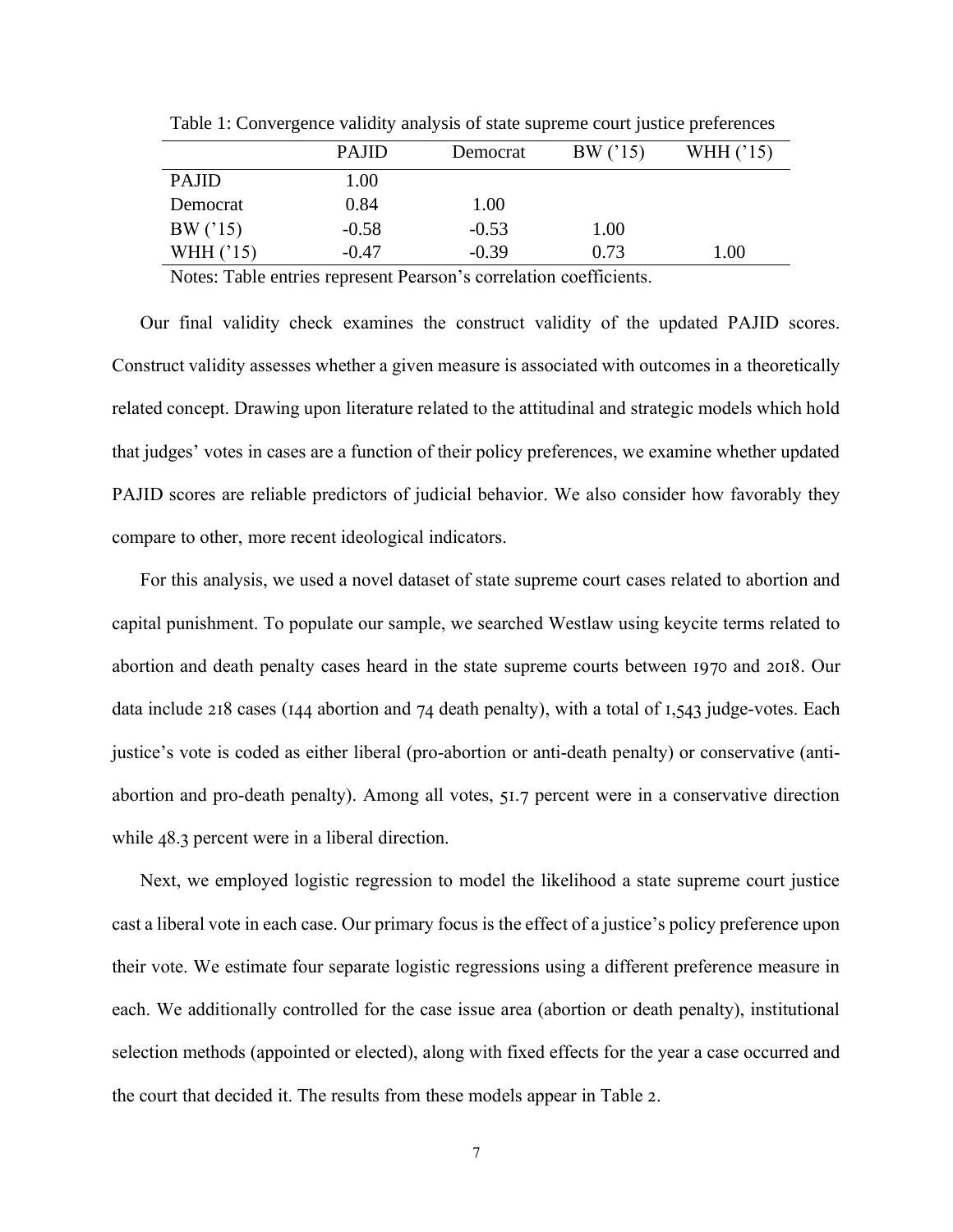|             | <b>PAJID</b>            | Democrat | BW('15)   | WHH ('15) |  |  |
|-------------|-------------------------|----------|-----------|-----------|--|--|
| Preferences | $0.008*$                | $0.514*$ | $-0.436*$ | $-1.399*$ |  |  |
|             | (0.003)                 | (0.140)  | (0.117)   | (0.413)   |  |  |
| Controls    | Included in every model |          |           |           |  |  |
| $\mathbf N$ | 1,459                   | 1,493    | 1,061     | 374       |  |  |
| $\chi^2$    | 374.22*                 | 381.64*  | 296.63*   | $106.51*$ |  |  |
| PRE         | 0.405                   | 0.390    | 0.390     | 0.375     |  |  |

Table 2: Construct validity analysis of justice voting across four preference measures

Notes: Table entries represent logistic regression coefficients (standard errors in parentheses). The dependent variable is whether a justice cast a liberal vote in a given decision ("1" if yes, "0" otherwise). Asterisks denote statistical significance ( $p < 0.05$ ).

Our results demonstrate that the updated PAJID scores, in addition to each of the other three measures, is significantly associated with judicial voting behavior—a strong indication of construct validity. There are comparable proportional reductions in error (PRE) across all four models, which would seem to indicate that each preference measure captures a similar phenomenon. Given heterogeneous sample sizes, however, we also examine the change in the predicted probability of a liberal vote across our preference measures. For the sake of comparison, we examine changes in the predicted probability of a liberal vote given a shift in a preference measure from its minimum to its maximum.

The simplest measure under consideration is partisanship. A shift from minimum to maximum partisanship (Republican to Democrat) is associated with a 23.6 percent predicted change in the probability that a state supreme court justice casts a liberal vote, ceteris paribus. Next, a change from PAJID's minimum to maximum is associated with a 35.3 percent predicted change in the probability of a liberal vote. A similar shift in Bonica and Woodruff's (BW) measure is associated with a 123.8 percent predicted change in vote choice. Finally, a similar change in Windett, Harden and Hall's (WHH) measure is associated with a 421.7 percent change in vote choice.

From the above results, we reaffirm Windett, Harden and Hall's (2015) conclusion regarding the efficiency of those scores compared to other alternatives. Nevertheless, WHH scores are only available for 25.6 percent of the observations in Table 2. While Bonica and Woodruff's (2015)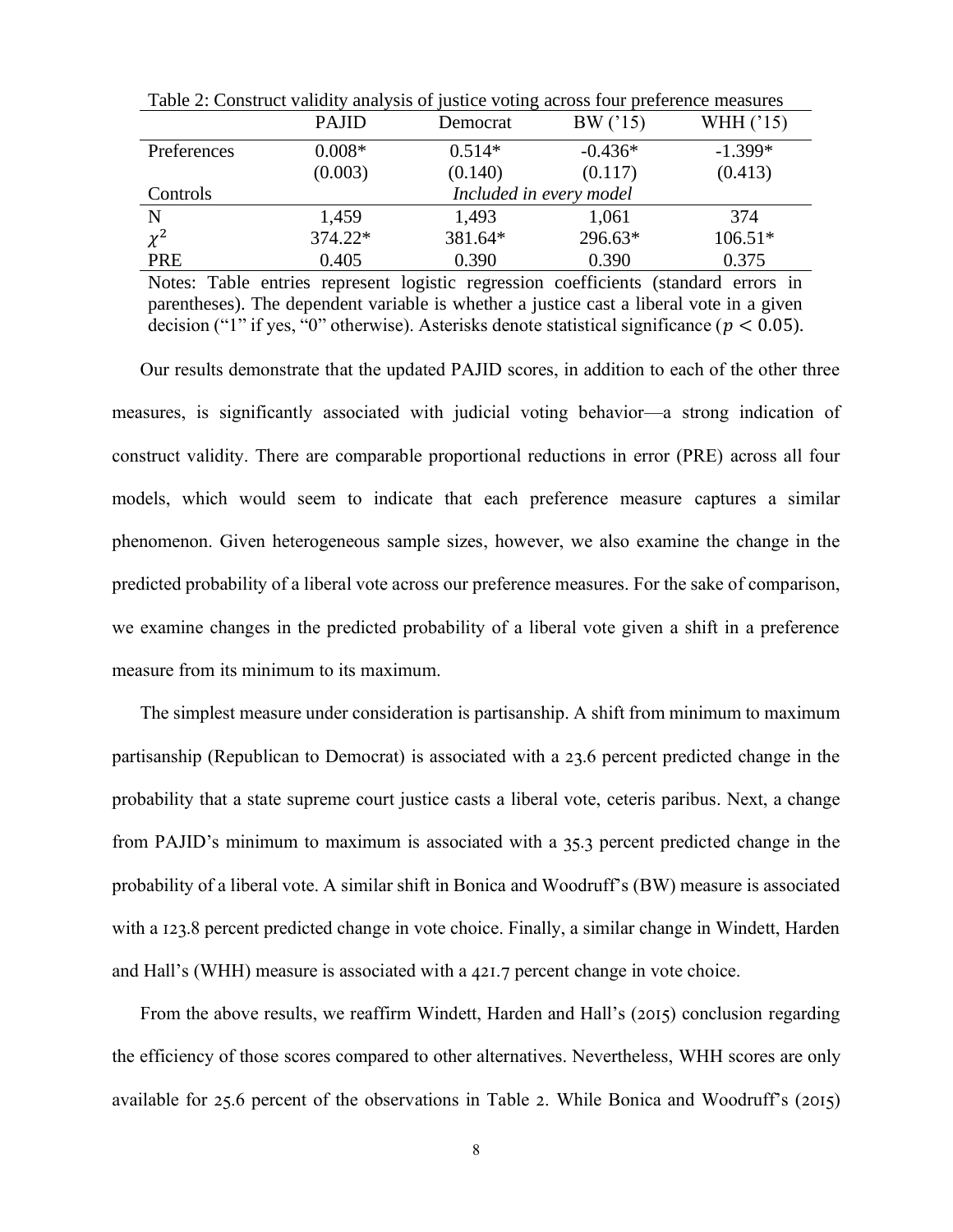measure is the next most discriminating, it also has limits given sparse availability prior to 1990. Consequently, we conclude that if either of these former measures are of limited availability, PAJID scores are more efficient compared to rote partisanship, and are of sufficient predictive power to offer additional robustness checks on more sophisticated measures.

## **4. Discussion**

In this work, we have updated Brace, Langer and Hall's (2000) PAJID measure of state supreme court justice ideology between 1970 and 2019. Through a series of validity tests, we offer these scores as valid and comparable to other measures of judicial ideology. While PAJID scores are not as methodologically sophisticated or discriminating as more recent efforts (Bonica and Woodruff 2015; Windett, Harden and Hall 2015), they are more readily available and of greater use compared to dichotomous measures of justice partisanship. Of the 17,092 justice-year observations we identified, updated PAJID scores are available for 96.2 percent of justice-years. By comparison, Bonica and Woodruff (2015) measures are available for 65.9 percent of all justice-years, while Windett, Harden and Hall's (2015) measure is available for only 31.7 percent. While PAJID may not be the most sophisticated measure of judicial ideology, updated PAJID ideology data should interest scholars who examine state supreme courts pre-1990 or post-2010, or who desire additional data for robustness checks.

### **5. References**

- Berry, William D., Richard C. Fording, Evan J. Ringquist, Russell L. Hanson, and Carl E. Klarner. 2010. "Measuring Citizen and Government Ideology in the U.S. States: A Re-appraisal." *State Politics & Policy Quarterly,* 10(2): 117-35.
- Berry, William D., Evan J. Ringquist, Richard C. Fording, and Russell L. Hanson. 1998. "Measuring Government Ideology in the American States, 1960-93." *American Journal of Political Science,* 42(1): 327-48.
- Black, Earl and Merle Black. 2002. *The Rise of Southern Republicans.* Cambridge: Harvard University Press.